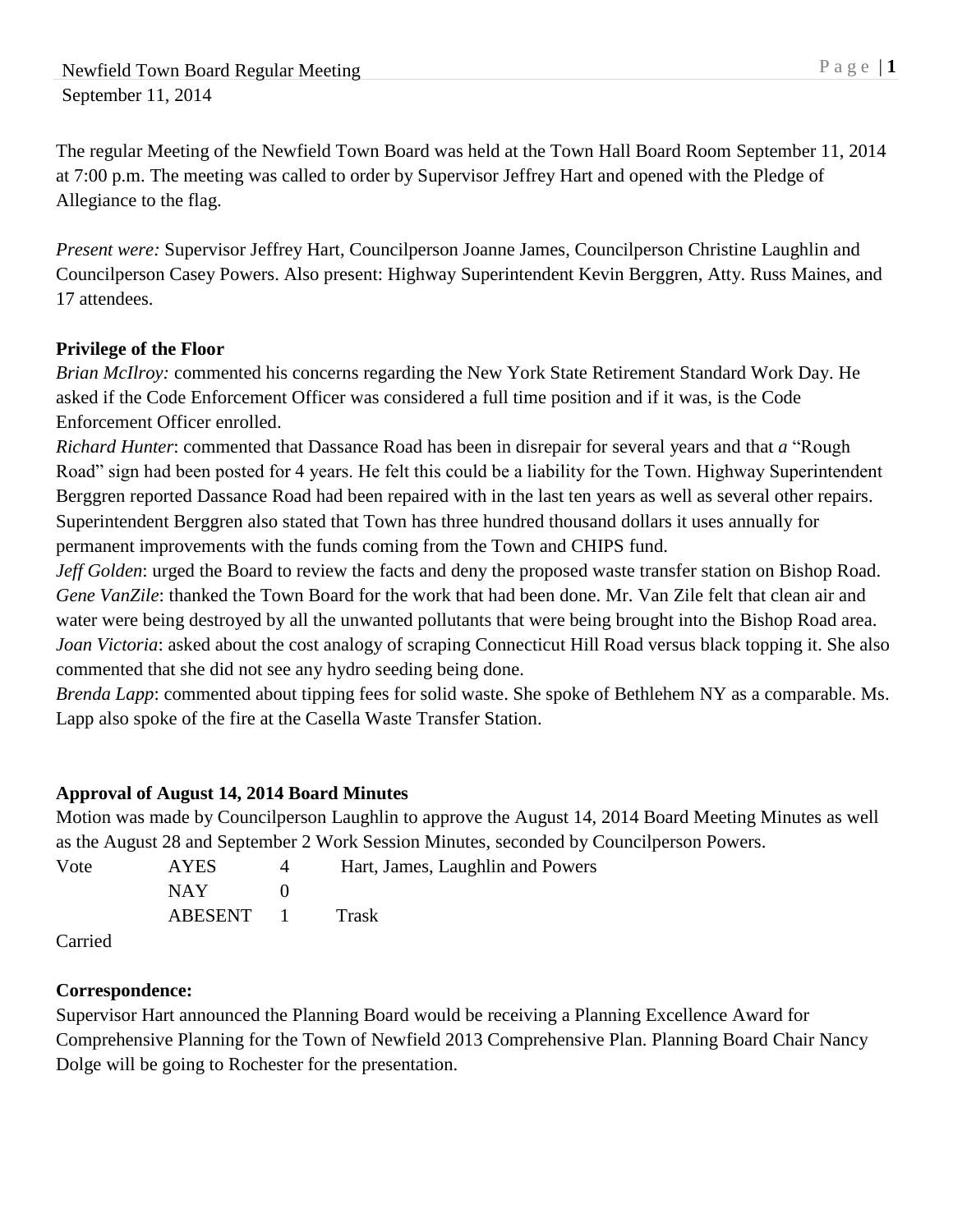### **Reports:**

*Cemetery Committee***:** No report

Planning Board: Chair Person Nancy Dolge spoke of the training workshop on August 20<sup>th</sup>, and that the Planning Board would be present at Newfield Old Home Day. There will not be an October 1 Planning Board Meeting in lieu of the October 7 collaborative event at the Newfield Fire Hall.

*Highway*: Highway Superintendent Kevin Berggren reported that work had been done on Stone House, Horton and Connecticut Hill Roads. Superintendent Berggren also added that hydro seeding was being done by the Town or Tompkins County Highway Department with Tompkins County Soil and Water providing the materials.

*Code Enforcement*: Code Enforcement Officer Harry Wright was absent

*Water Sewer*: Water Sewer Manager Robb Brewer was absent.

*Recreation*: Recreation Director Reid Hoskins was absent. Supervisor Hart read his report.

*Tompkins County Legislature Report*: Newfield Representative David McKenna reported that the County Board had received the 2015 budget that week. He felt it would come in under that tax cap. Representative McKenna also reported that a letter had been sent to the FCC asking to keep the internet open to everyone as best as possible. He also commented that the County has new rules for equipment usage.

*Supervisor*: Supervisor Hart reported that a local law from 1980 needs to be revised to allow sub groups working for the good of the Town be covered legally. Supervisor Hart also reported on the well study with the USGS meeting. Additional well drilling areas being looked at are: Test and Sebring Road, Trumbull Corner Road and Millard Hill Road. The USGS is requesting a well drilling company that can gather more technological information. The requested well drilling company is being asked to waive its set up fee. Supervisor Hart will meet with TG Miller concerning the water study.

The 2015 budget meetings will begin September  $16<sup>th</sup>$ .

## **New Business**

# *Discussion and approval for the Supervisor to sign the SPCA Contract for 2015* Motion was made by Councilperson James to approve the Supervisor to sign the 2015 SPCA Contract,

|      | seconded by Council person Powers. |              |                                  |
|------|------------------------------------|--------------|----------------------------------|
| Vote | AYES 4                             |              | Hart, James, Laughlin and Powers |
|      | NAY -                              | $\mathbf{U}$ |                                  |

ABENT 1 Trask

Carried

# *Discussion and approval of Resolution 20-2014 Standard Work Day and Reporting*

Supervisor Hart explained that more information was requested. This will be updated on the Town website as required.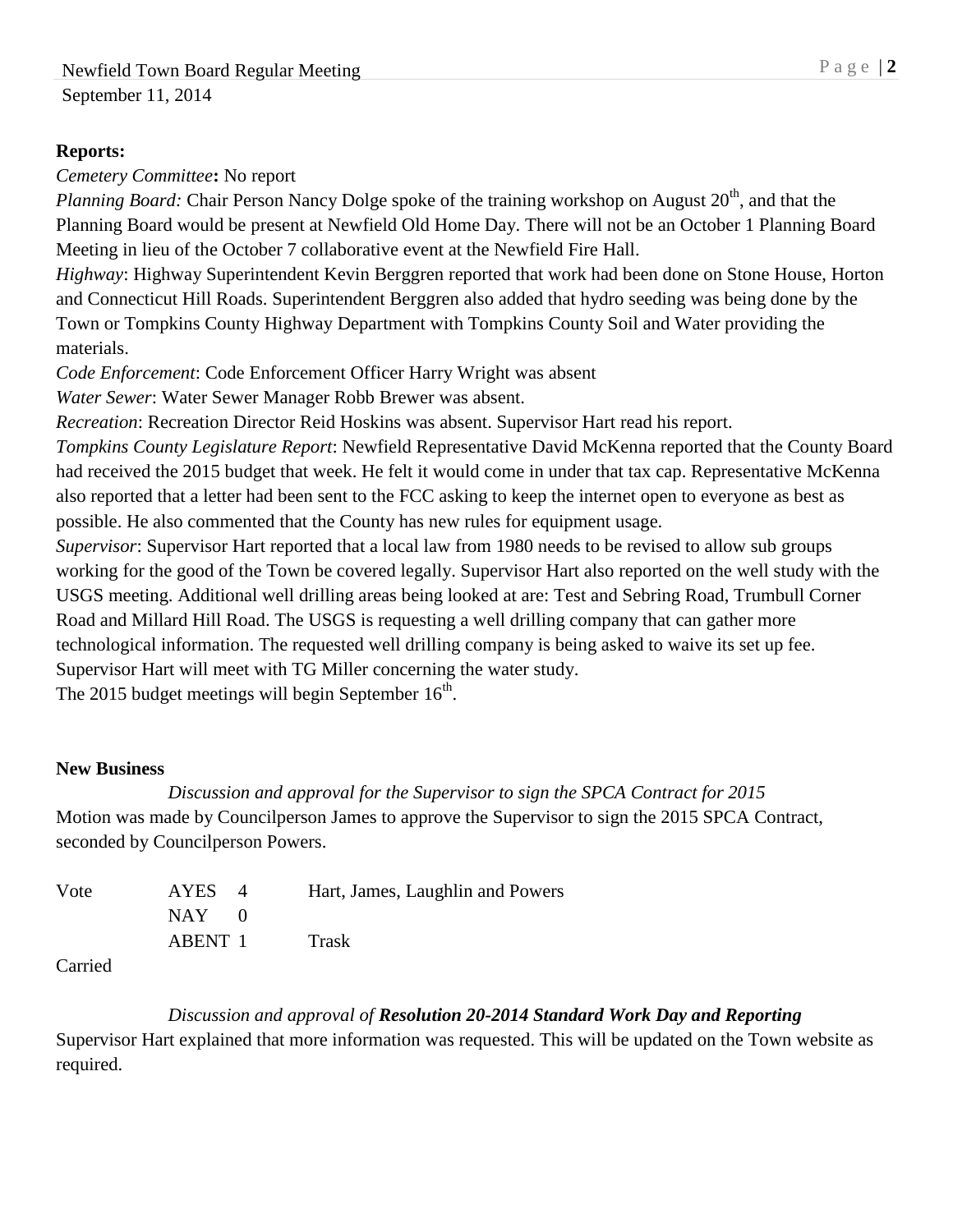BE IT RESOLVED, that the Town of Newfield/location code 3062603 hereby establishes the following as a standard work days for elected and appointed officials and will report the following days worked to the New York State and Local Employees' Retirement System based on the time keeping system records or the record of activities maintained and submitted by these officials to the clerk of this body.

| Title                        | Name            | SSN Last<br>4 digits | Registration<br><b>Number</b> | Term Begins/<br><b>Ends</b> | <b>Standard</b><br>Work<br>Day | <b>Participates</b><br>in Employer's<br>time keeping<br>system<br>y/n | Days/Month<br><b>Month Based</b><br>on record of<br>activities | Tier 1(check<br>only if<br>member is<br>Tier 1) | <b>Not Submitted</b><br>(check box if no<br>record of activities<br>completed or<br>timekeeping<br>system |
|------------------------------|-----------------|----------------------|-------------------------------|-----------------------------|--------------------------------|-----------------------------------------------------------------------|----------------------------------------------------------------|-------------------------------------------------|-----------------------------------------------------------------------------------------------------------|
| <b>Elected Officials</b>     |                 |                      |                               |                             |                                |                                                                       |                                                                |                                                 |                                                                                                           |
| Town Clerk                   | Karen Kenerson  | 8286                 | <b>XXXXX</b>                  | 1/1/14-12/31/17             | 8                              | n                                                                     | 22.42                                                          |                                                 |                                                                                                           |
| Councilperson                | Chris Laughlin  | 8473                 | <b>XXXXX</b>                  | 1/1/14-12/31/17             | 6                              | n                                                                     | $\overline{2}$                                                 |                                                 |                                                                                                           |
| Councilperson                | JoAnne James    | 8718                 | <b>XXXXX</b>                  | 1/1/14/12/31/17             | 6                              | n                                                                     | $\overline{2}$                                                 |                                                 |                                                                                                           |
| Highway Supt.                | Kevin Berggren  | 8431                 | <b>XXXXX</b>                  | 1/1/14-12/31/17             | 8                              | n                                                                     | 27.23                                                          |                                                 |                                                                                                           |
| Justice                      | Debbi Payne     | 4120                 | <b>XXXXX</b>                  | 1/1/11-12/31/14             | 6                              | n                                                                     | 10.77                                                          |                                                 |                                                                                                           |
|                              |                 |                      |                               |                             |                                |                                                                       |                                                                |                                                 |                                                                                                           |
| <b>Non-Elected Officials</b> |                 |                      |                               |                             |                                |                                                                       |                                                                |                                                 |                                                                                                           |
| Water/Sewer Sup.             | Rob Brewer      | 5316                 | <b>XXXXX</b>                  | 1/1/14-12/31/14             | 8                              | $\mathbf{v}$                                                          |                                                                |                                                 | N/A                                                                                                       |
| Highway Deputy Supt.         | Rodney Williams | 2469                 | <b>XXXXX</b>                  | 1/1/14-12/31/14             | 8                              | $\mathsf{V}$                                                          |                                                                |                                                 | N/A                                                                                                       |

following days worked to the New York State and Local Employees' Retirement System based on the time keeping system records or the record of activities maintained and submitted

Motion was made by Councilperson Laughlin to approve the Standard Work Day and Reporting, seconded by Councilperson Powers.

| Vote | <b>AYES</b> | 4 Hart, James, Laughlin and Powers |
|------|-------------|------------------------------------|
|      | NAY.        |                                    |
|      | ABSENT      | 1 Trask                            |

Carried

#### *Discussion and approval of Resolution 21-2014 Standard Work Day for all Employees*

BE IT RESOLVED, that the Town of Newfield, location code 3062603, hereby establishes the following as standard work days for its employees and will report days worked to the New York State and Local Employees' Retirement System based on the time keeping system or the record of activities maintained and submitted by these members to the clerk of this body:

| A                                  | в                                     |
|------------------------------------|---------------------------------------|
| <b>TITLE</b>                       | <b>Standard Work Day</b><br>(Hrs/Day) |
|                                    |                                       |
| Bookkeeper                         | 8                                     |
| Custodian                          | 8                                     |
| Laborers                           | 8                                     |
| <b>Machine Equipment Operators</b> | 8                                     |
| Secretary                          | 8                                     |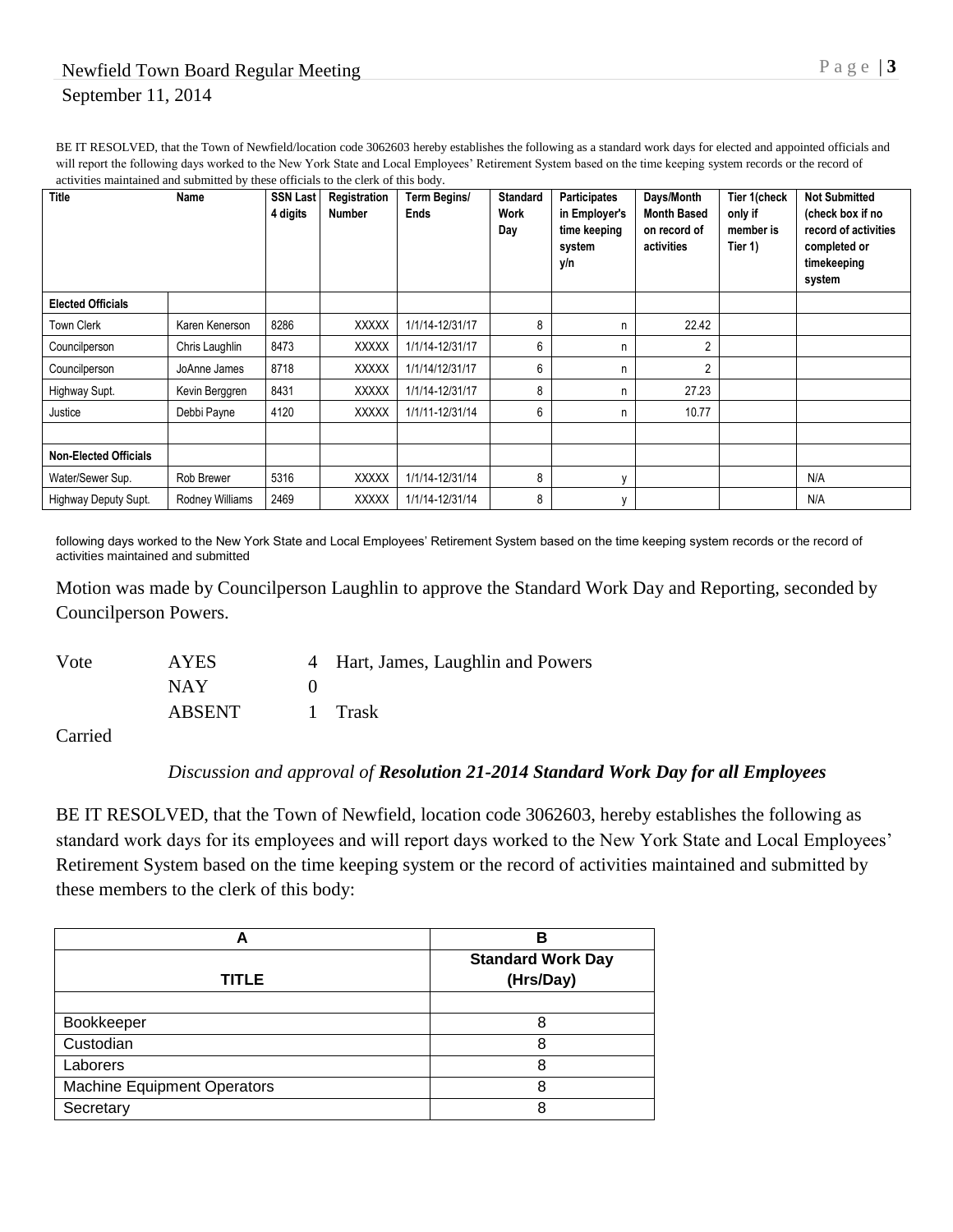| <b>Recreation Director</b> |  |
|----------------------------|--|
| <b>Court Clerk</b>         |  |
| Code Enforcer              |  |
| School Crossing Guard      |  |
| .<br>$ -$                  |  |

Motion was made by Councilperson James to approve Standard Work Day for all Employees, seconded by Councilperson Laughlin.

| Vote | <b>AYES</b>   | 4 Hart, James, Laughlin and Powers |
|------|---------------|------------------------------------|
|      | NAY.          |                                    |
|      | <b>ABSENT</b> | 1 Trask                            |

Carried

## *Approval of Resolution 22-2014 Budget Modification*

## **RESOLUTION NO. 22-2014**

WHEREAS at the request of the Town Bookkeeper the following budget modifications are requested to be made.

THEREFORE BE IT RESOLVED upon agreement by the Town Supervisor and Town Board the following 2014 August budget modifications are approved to be made.

## **GENERAL**

Transfer \$176.07 from A1990.4, Contingent Account, to A1610.499, Misc. Contractual

Transfer \$33.82 from A1990.4, Contingent Account, to A1620.2, Building. Equipment

Transfer \$742.42 from A1990.4, Contingent Account, to A1620.414 Building. Equipment Maintenance.

## **RECREATION**

Transfer \$640.45 from CR7320.1, P.S. Youth Services , to CR7310.11, Summer Camp Director Transfer \$673.72 from CR7320.1 P.S. Youth Services ,to CR7310.12, Assistant Camp Director Transfer \$1938.40 from CR7320.1, P.S. Youth Services, to CR7310.13 Camp Counselors Transfer \$992.03 from CR7320.1, P.S. Youth Services to CR7310.4 Youth Contractual Motion was made by Councilperson Laughlin to approve the requested Budget Modifications, seconded by

Councilperson Powers.

| Vote | <b>AYES</b>   | 4 Hart, James, Laughlin and Powers |
|------|---------------|------------------------------------|
|      | NAY.          |                                    |
|      | <b>ABSENT</b> | 1 Trask                            |
| __   |               |                                    |

Carried

Councilperson James asked to have verified from Tompkins County Personnel if the Water/Sewer Coordinator is a competitive opening. This will be discussed when redefining the Highway to a Public Works Department. **Old Business**

## **Approval of the Payment of the August 14, 2014 Bills**